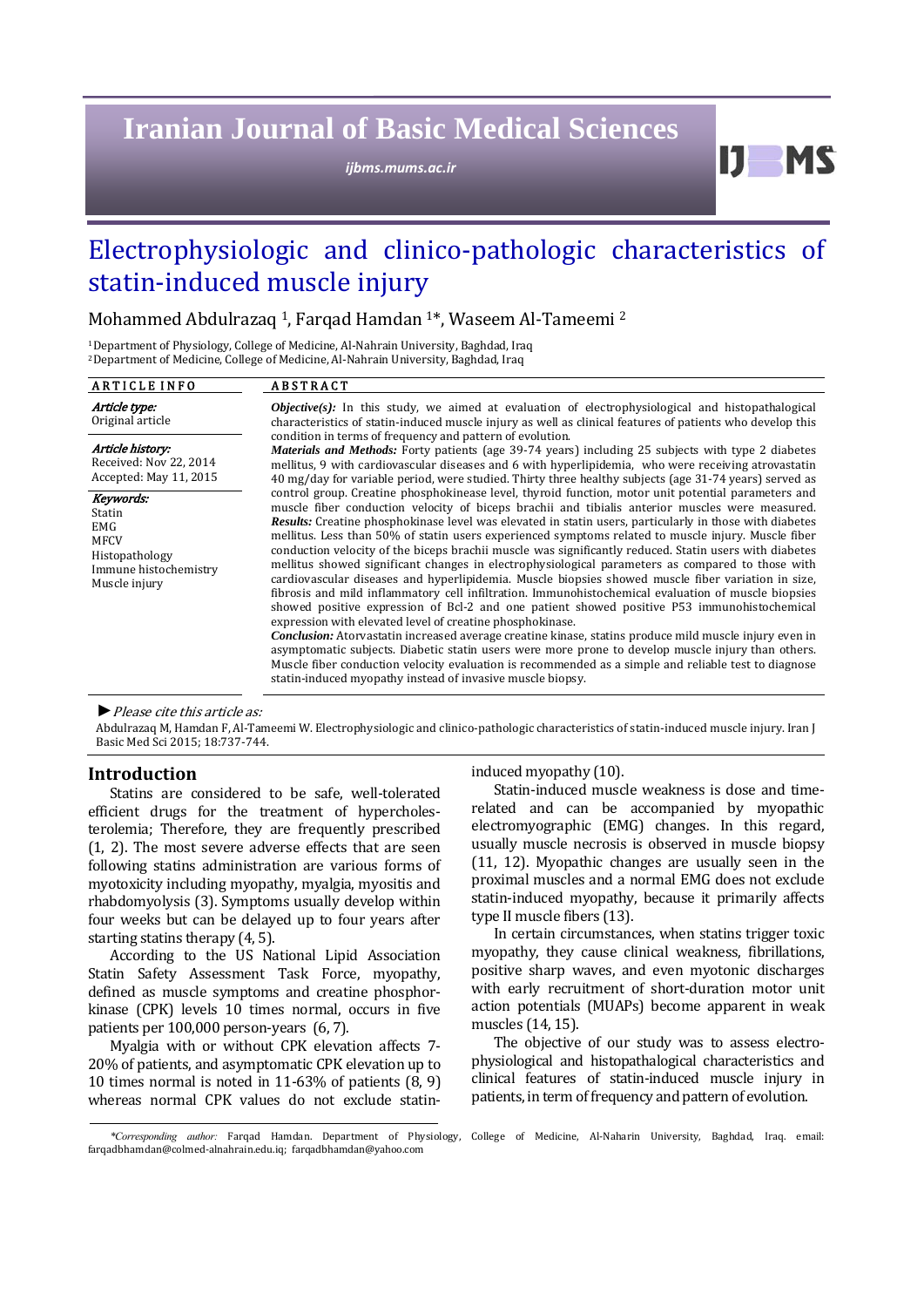# **Materials and Methods**

Forty patients aging  $54.0\pm10.42$  years old  $(39-74)$ years old) were recruited from those attending the outpatient medical clinic or those who were hospitalized in Al-Imamian Al-Kadhimiyian Medical City, Baghdad, Iraq between January and May 2012.

The study was approved by the Institute Review Board of the College of Medicine, Al-Nahrain University. The protocol was carefully explained to each subject before entering the study and their written consent was obtained.

Twenty-five (62.5%) patients had type 2 diabetes mellitus (DM) and took statin according to ADA guidelines (above 40 years with multiple risk factors for cardiovascular disease (CVD) or low density lipoprotein (LDL)  $>100$  mg/dl) (16), 9 (22.5%) patients had CVD (acute coronary syndrome and history of ischemic heart disease) and 6 (15%) patients had unclassified hyperlipidemia (hypercholesterolemia).

All patients received atorvastatin 40 mg/day for a period of one to seven months.  $10$   $(25%)$  patients received the drug for two months,  $9$  (22.5%) for three or four months and only  $1$  (2.5%) patient for seven months.

Patients with documented history of muscle disorder, renal impairment, liver diseases, thyroid dysfunction, and those who had long-term steroids use, alcohol consumption and concurrent treatment with other lipid-lowering agents (fibrates, bile acid sequestrates and niacin) were excluded. Patients who were treated with amiodarone and proton pump inhibitors, or those who had electrolytes abnormalities, surgery or trauma in the past 6 months or recent intramuscular injection were also excluded. Exclusion criteria were chosen based on the fact that the aforementioned conditions or diseases are considered as risk factors to increase the tendency for myopathies  $(17)$ .

Participants were asked if they had pain. Those who answered "yes" were asked to specify the severity and location of their pain. We assessed them using functional activity score  $(18)$  and the patients were scored as follows:

A. No limitation: the patient's activity is not limited by pain.

B. Mild limitation: the patient's activity is mild to moderately limited by pain.

C. Severe limitation: the patient ability to do the activity is severely limited by pain.

For practical issues and because of difficult interpretation by some illiterate patients, some modifications were applied as mild (for grade A), moderate (for grade B), severe (for grade C) and not specified. 

Thirty three volunteers (18 females and 15 males) aging  $31$  to  $74$  years old (mean $\pm$ SD =52.0 $\pm$ 9.22) were enrolled in the current study as the control group.

#### *Biochemical tests*

Serum CPK was measured using commercially available kits purchased from Abbot Laboratories (Kit No. 7D63-21, ARCHITECT plus-c4000, USA). CPK was considered abnormal if it exceeded the range of  $30-200$  IU/l in male patients and  $29-168$  IU/l in female patients.

Thyroid function test (T3, T4 and TSH) was done by antigen-antibody reaction using Mini VIDAS equipment (SN. ivd30003599, France). VIDAS130111‐0(SN. 16140) kit was used for T3, VIDAS 130111-0 (SN. 35373) for T4, and VIDAS Code no.121215-0 for TSH. The expected normal values were 0.95-2.5 nmol/l for T3, 60-120 nmol/l for T4, and 0.25-5.0 µIU/ml for TSH.

### *Electrophysiological examination*

This was done using Micromed, 8-channel electromyography (SN. GH17H9NW315431 B, model 1715, code GH17ESSM/EDC, Italy).

The biceps brachii and tibialis anterior muscles of the left side were chosen for all studies. The subjects were comfortably lying prone with both the arms and the legs extended and held fixed in an abducted position. The skin over the muscle was thoroughly treated with antiseptic solution. The examination room temperature was roughly maintained at 24‐25 ° C. 

Electromyographic activity was analyzed using monopolar needle EMG electrodes (Micromed code DIN42802). Another electrode which served as ground (Micromed code 337003) was fitted across the muscle belly. Twenty MUPs were analyzed for duration, amplitude and polyphasia during minimal volitional effort. The setup used in this test was as follows: gain at 200 microvolt/cm, sweep speed 10 msec/cm, and filter setting 20 Hz to 10 KHz.

The method of Troni *et al* (19) was adopted for measurement of muscle fiber conduction velocity (MFCV) using the same monopolar needle electrode as an active recording electrode and surface silver cup-shaped disc electrode (Micromed Code tpco) as reference recoding electrode. The muscle stimulated at distal position from the recording electrode by means of the same monopolar needle electrode. The latency, amplitude, and CV were estimated. The setup of the test was as follows: stimulation insured to be supramaximal, band pass filter 500Hz-10 kHz and the time base varied between 5 to 10 msec per division. 

### *Muscle biopsy*

Under local or general anesthesia, muscle biopsies were taken from the tibialis anterior muscle of six patients and examined using clamp fixation method. Four out of six samples were symptomatic with elevated CPK and the other two patients were asymptomatic. Each sample had two sections namely cross sectional and longitudinal section. The biopsy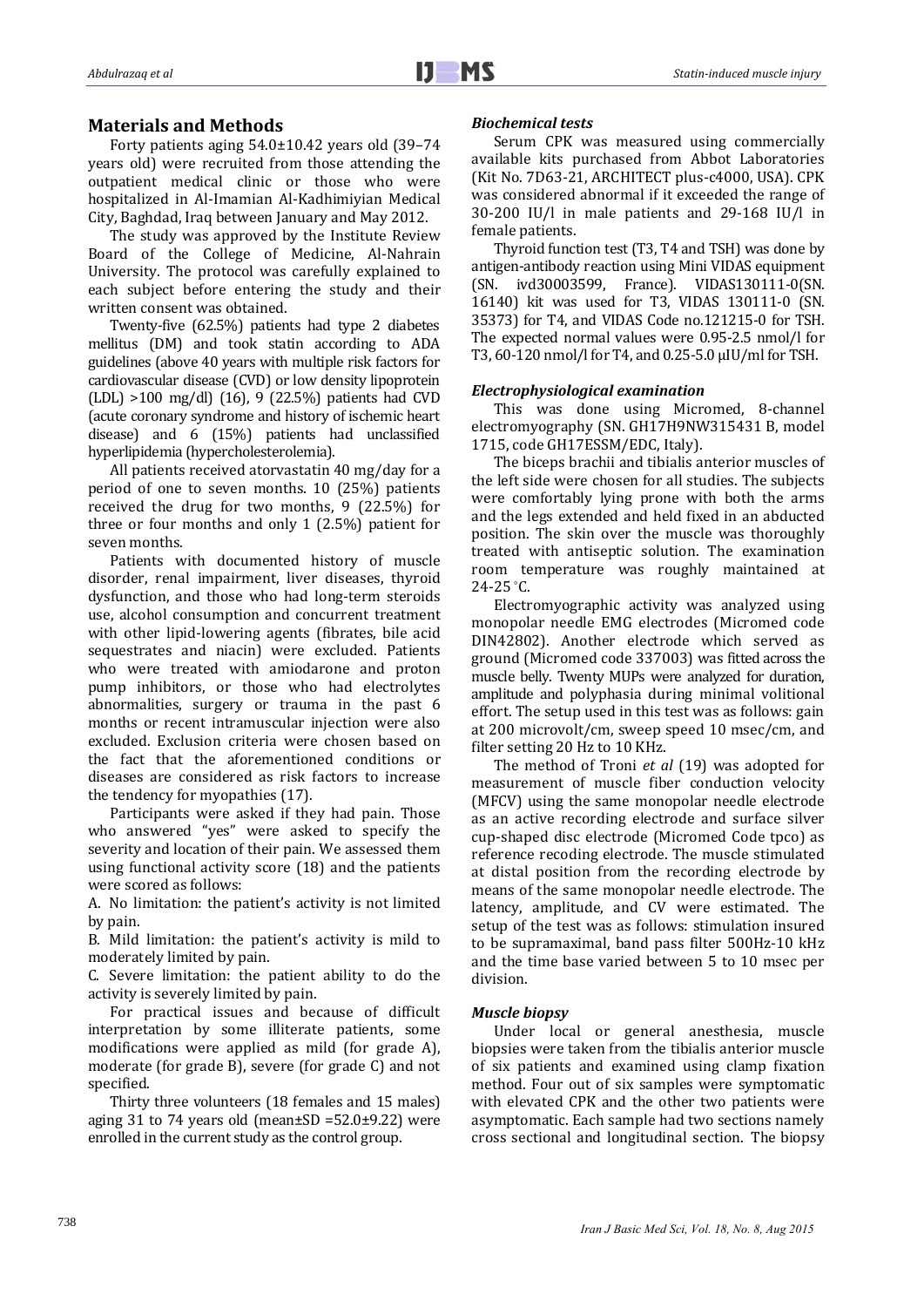Table 1. Demographic features of the statin users *vs* control subjects

| Parameters            |                | Control subjects<br>$N = 33$ | Statin users<br>$N = 40$ |
|-----------------------|----------------|------------------------------|--------------------------|
| Gender                | Males          | 15 (45.46%)                  | 20 (50)%                 |
|                       | Females        | 18 (54.54%)                  | $20(50\%)$               |
|                       | T3             | $1.861 \pm 0.47$             | $1.751 \pm 0.35$         |
| Thyroid function test | T <sub>4</sub> | $90.861 \pm 16.97$           | $85.281 \pm 14.05$       |
|                       | <b>TSH</b>     | $2.021 \pm 0.89$             | $2.311 \pm 1.12$         |
| Age (years)           |                |                              | 54.01±10.42              |
| Weight (Kg)           |                | $70.081 \pm 10.46$           | $70.551 \pm 13.1$        |
| $CPK$ range $(U/I)$   |                | 70 (33-139)                  | 98.5 (30-1300)*          |

\* =P<0.001 (Mann-Whitney U test), CPK= creatine phosphokinase, T3= Triiodothyronine, T4= Triiodothyronine, TSH= Thyroid stimulating hormone

specimen was put in 10% formalin solution for Hematoxylin and Eosin test and further immunehistochemical studies. The immune-histochemical staining was done using Bcl-2 (Dako, code NO887, Denmark) and p53 (Dako Cytomation IHC kit LSAB2 System-HRP, code K0679, Denmark). All samples were examined by histopathology consultant.

#### *Statistical analysis*

All statistical analyses were done using SPSS software version 17 and Microsoft office Excel 2007. The values were presented as (mean**±**SD), median and range. The comparison between patient group and control group was made using *t*-test for parametric variables whereas Chi square and Mann-Whitney U test were employed for non-parametric variables. Comparison between more than two groups was made by using ANOVA and Kruskal-Wallis tests. *P*-value less than 0.05 was considered significant**.**

### **Results**

#### *Demographic data*

No difference was observed between control subjects and statin users concerning their age, gender, weight, and thyroid function indices, whereas CPK level was significantly higher among statin users (Table 1).

Age and weight were not different between the control subjects and statin users with different underlying pathologies while CPK level was significantly higher  $(P<0.001)$  in diabetic statin users as compared to the control subjects (Table 2). ANOVA showed that age, weight and the duration of statin treatment  $(3.4\pm1.66$  months:  $4.17\pm1.94$  months: and  $3.67\pm1.0$  months, respectively) were not different among statin users with various underlying pathologies. Similarly, Kruskal-Wallis test showed that CPK was not different among statin users with various underlying pathologies.

#### *Clinical data*

Seventeen statin users (42.5%) showed symptoms related to myopathy while the rest of subjects  $(57.5%)$  were symptoms free. None of the patients in the present study presented signs and symptoms of rhabdomyolysis. Symptomatic statin users had different degrees of muscle pain severity as shown in Figure 1A. Different parts of the body had muscle pain as demonstrated in Figure 1B.

#### *Neurophysiologic data*

Here, 240 MUPs were analyzed in the patient's group and 210 in the control group. In the biceps brachii muscle, the amplitude and duration of the MUPs were significantly reduced in patients as compared to the control subjects  $(P < 0.05$  and  $P < 0.001$ , respectively) but this was not seen in the tibialis anterior muscle (Table 3). Moreover, no difference was noticed between symptomatic and non-symptomatic statin users regarding MUPs parameters in the muscles tested.

Table 4 illustrates the number of MUPs phases (polyphasia) in statin users and control subjects. Starin users had significantly increased polyphasia (more than 5 phases) as compared to the control group in the biceps brachii and tibialis anterior muscles (P<0.05). Furthermore, no difference was noticed between symptomatic and non- symptomatic statin users concerning the number of MUPs phases in examined muscles.

The MUP amplitude recorded from biceps brachii muscle was significantly reduced (*P*<0.05) in statin users with DM and CVD as compared to the control subject. 

**Table 2.** Comparison of age and weight among control subjects and statin users with different pathologies

|             | Control Subjects |              |             |                  |
|-------------|------------------|--------------|-------------|------------------|
| Parameter   | $N = 33$         | DM           | <b>CVD</b>  | HL               |
|             |                  | $N = 25$     | $N=9$       | $N=6$            |
| Age (Year)  | $52.0+9.22$      | 53.24+10.48  | 56.78+11.5  | $53.0+9.53$      |
| Weight (Kg) | 70.55+13.1       | 70.08+10.46  | 73.89+13.25 | 76.33+14.65      |
|             | 75.39±27.06      | 120.13±63.65 | 98.67±44.83 | $118.33\pm 68.8$ |
| CPK(U/I)    | (33-139)         | (67-1300)*   | $(30-228)$  | $(50-370)$       |

\*=  $P<0.001$  (Mann-Whitney U test), CPK= creatine phosphokinase, DM= diabetes mellitus, CVD= cardiovascular disease, HL= hyperlipidemia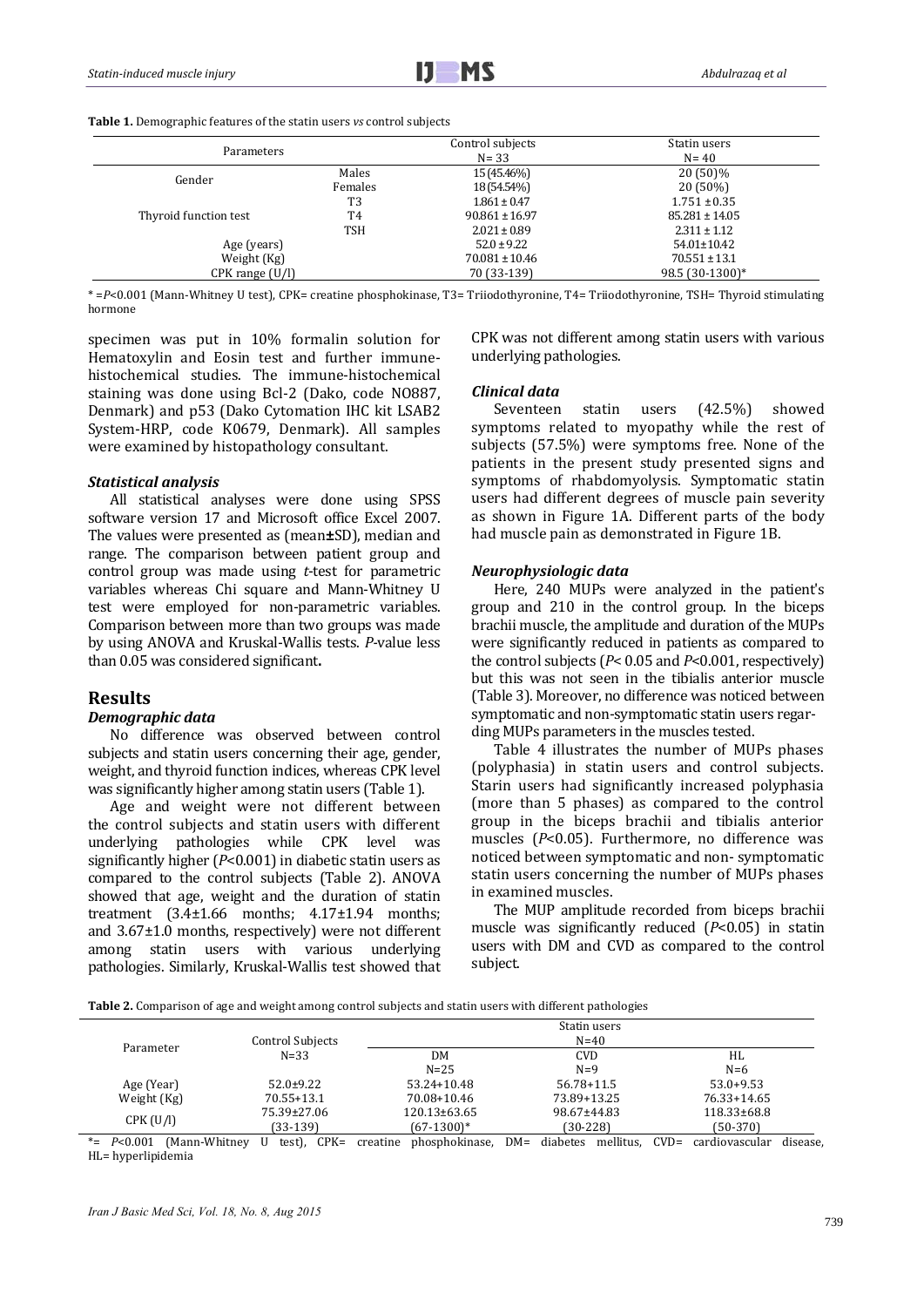

**Figure 1.** Percentage of statin users showing the severity (A) and location (B) of muscle pain

**Table 3.** MUP parameters in statin users *vs* control subjects

| MUP parameter     |                | Control subjects<br>$N = 210$ | Statin users<br>$N = 240$ |
|-------------------|----------------|-------------------------------|---------------------------|
| Biceps brachii    | Amplitude (mV) | $1.85 \pm 0.61$               | $1.37 \pm 0.39*$          |
|                   | Duration (ms)  | $13.87 \pm 4.1$               | $12.37 \pm 4.76$ **       |
| Tibialis anterior | Amplitude (mV) | $1.73 \pm 1.02$               | $1.62 \pm 0.58$           |
|                   | Duration (ms)  | $12.75 \pm 4.39$              | $13.73 \pm 4.42$          |

\* *P* < 0.05, \*\* *P* <0.001, (student *t* test), MUP=Motor unit potential 

Similarly, MUPs duration recorded from biceps brachii and tibialis anterior muscles was significantly different  $(P<0.05)$  in statin users with DM as compared to the control subjects (Table 5). Using ANOVA test, the MUP amplitude and duration recorded from the two muscle samples were not different among statin users with various underlying pathologies.

The latency of evoked muscle fiber response was not different between statin users and control subjects whether it was measured in the biceps brachii or tibialis anterior muscles. On the other hand, the recorded amplitude of the biceps brachii and tibialis anterior muscles showed significant decrement in patients in comparison with the control subjects  $(P<0.05)$ . In addition, CV of the biceps brachii muscle was significantly reduced in statin users as compared to the control subjects  $(P<0.05)$ , whereas it showed nonsignificant reduction in the tibialis anterior muscle (Table 6). The amplitude

recorded from tibialis anterior muscle was the only parameter that was significantly reduced  $(P<0.05)$  in the symptomatic *vs* asymptomatic statin users.

The amplitude of muscle fiber response evoked from biceps brachii was significantly reduced  $(P<0.05)$  in statin users with DM and CVD as compared to the control subjects. Likewise, the latency and CV were also significantly reduced  $(P<0.05)$  in statin users with DM in comparison with the control subjects. The amplitude of muscle fiber response evoked from tibialis anterior muscle was significantly reduced  $(P<0.05)$  in statin users with DM when compared to the control subjects (Table 7). Furthermore, using ANOVA test, neither the latency nor the amplitude or CV was different among statin users with different underlying pathologies.

A significant inverse correlation was demonstrated between CPK level and MFCV of the tibialis anterior muscle  $(r = -0.445$  and  $P = 0.012$ ).

| Group         |               | Biceps brachii MUPs phases    |       |       |        |         |      |      |
|---------------|---------------|-------------------------------|-------|-------|--------|---------|------|------|
|               |               |                               | ∠     |       |        |         |      |      |
|               | Frequency     | 42                            | 62    | 69    | 31     |         |      |      |
| Control group | $\frac{0}{0}$ | 20.0                          | 29.53 | 32.86 | 14.76  | 2.86    | 0.0  | 0.0  |
| Statin users  | Frequency     | 58                            | 61    | 55    | 37     | 26      |      |      |
|               | $\%$          | 24.16                         | 25.42 | 22.92 | 15.42  | 10.83*  | 0.83 | 0.42 |
|               |               | Tibialis anterior MUPs phases |       |       |        |         |      |      |
| Control group | Frequency     | 24                            | 41    | 42    | 22     |         |      |      |
|               | $\frac{0}{0}$ | 18.46                         | 31.54 | 32.31 | 16.92  | 0.77    | 0.0  |      |
| Statin users  | Frequency     | 29                            | 49    | 43    | 33     | 13      |      |      |
|               | $\%$          | 17.06                         | 28.82 | 25.29 | 19.41* | $7.65*$ | 1.77 |      |

**Table 4.** MUPs phases in statin users *vs* control subjects

\* *P*=< 0.05 (Chi square test), MUP=Motor unit potential 

**Table 5.** MUP parameters of biceps brachii and tibialis anterior muscles among control subjects and statin users with different underlying pathologies 

| Parameter     |                | Control subjects | Statin users<br>$N = 40$ |                          |                             |  |
|---------------|----------------|------------------|--------------------------|--------------------------|-----------------------------|--|
|               |                | $N = 33$         | DM                       | <b>CVD</b>               | HL                          |  |
|               |                |                  | $N = 25$                 | $N=9$                    | $N=6$                       |  |
| <b>Biseps</b> | Amplitude (mV) | $1.85 \pm 0.61$  | $1.33 \pm 0.36^*$        | $1.4 \pm 0.4^{\ddagger}$ | $1.5 \pm 0.48$ <sup>+</sup> |  |
| Brachii       | Duration (ms)  | $13.87 \pm 4.1$  | $12.69 \pm 5.06*$        | $12.69 \pm 4.46$         | $13.02 \pm 4.11$            |  |
| Tibialis      | Amplitude (mV) | $1.73 \pm 1.02$  | $1.64 \pm 0.58$          | $1.55 \pm 0.58$          | $1.65 \pm 0.58$             |  |
| Anterior      | Duration (ms)  | $12.75 \pm 4.39$ | $14.07 \pm 4.5***$       | $12.87 \pm 4.04$         | $14.15 \pm 4.74$            |  |

\*=  $P<0.05$ , \*\*=  $P<0.01$ ,  $\pm P<0.0005$ ,  $\pm P<0.0001$  (ANOVA test), (statin users *vs* control subjects), MUPs= Motor unit potentials, DM= diabetes mellitus, CVD= cardiovascular disease, HL= hyperlipidemia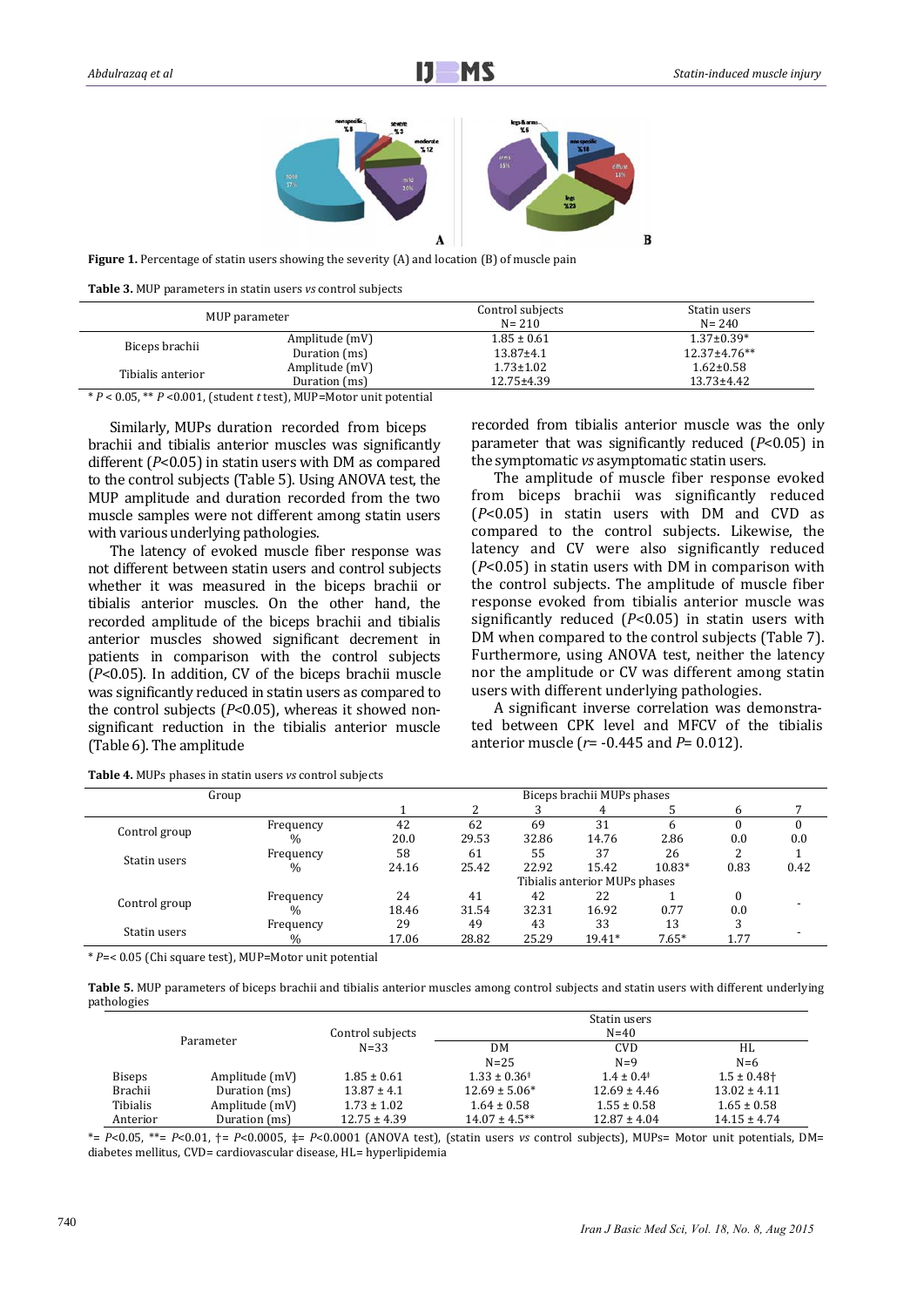#### Table 6. Muscle fiber parameters in statin users *vs* control subjects

|                   | Parameters     | Control subjects<br>$N = 33$ | Statin users<br>$N = 40$ |
|-------------------|----------------|------------------------------|--------------------------|
|                   | Latency (msec) | $9.91 \pm 1.46$              | $10.82 \pm 2.54$         |
| Biceps brachii    | Amplitude (mv) | $1.75 \pm 0.57$              | $1.31 \pm 0.42**$        |
|                   | CV(m/s)        | $5.15 \pm 0.75$              | $4.69 \pm 0.8^*$         |
|                   | Latency (msec) | $10.34 \pm 2.04$             | $11.18 \pm 1.95$         |
| Tibialis anterior | Amplitude (mv) | $1.8 \pm 0.67$               | $1.29 \pm 0.49**$        |
|                   | CV(m/s)        | $4.94 \pm 0.88$              | $4.59 \pm 0.76$          |

 $* = P < 0.05$ ,  $** = P < 0.001$ , (student *t* test), CV= conduction velocity



**Figure 2.** (A) Normal muscle biopsy (x40), (B) Muscle fiber disorientation, variation in size, fibrosis and mild inflammatory cell infiltrate (x100), (C) Destruction and vaculation of muscle tissue  $(x100)$  (H&E staining)

#### *Histopathalogical analysis*

#### *Hematoxylin‐eosin study*

Light microscope examination reveals polygonal myofibers fitting against each other with little interposing endomysial connective tissue in between (Figure 2A). Histopathological changes were noticed in 5 out of the 6 specimens. The changes ranged from myopathic changes like muscle fiber disorientation, fibrosis, mild inflammatory cell infiltration and muscle fiber variation in size, fibrosis and perivascular infiltration of inflammatory cells (Figure 2B) to muscle fiber destruction and vaculation (adipose tissue replacement) as shown in Figure 2C. **Figure** 2. Immune histochemical staining with Bcl-2 (A) positive

#### *Evaluation of Bcl‐2 reaction*

Three biopsy specimens belonging to statin users with elevated CPK level showed positive Bcl-2 immunhistochemical reaction while the other three biopsies showed negative Bcl-2 immunohistochemical reaction in subjects with normal CPK level (Figure 3).



reaction  $(B)$  negative reaction  $(x100)$ *Evaluation of p53 reaction*

Regarding this type of immunhistochemical expression, only one muscle biopsy showed positive reaction. The same statin user showed positive P53 reaction with elevated CPK level. The other biopsies (five samples) showed negative reaction (Figure 4).

**Table 7.** Muscle fiber response parameters among control group and statin users with different pathologies

| Muscle Parameter  |                | Control subjects | Statin users<br>$N=40$                       |                              |                  |
|-------------------|----------------|------------------|----------------------------------------------|------------------------------|------------------|
|                   |                | $N = 33$         | <b>CVD</b><br><b>DM</b><br>$N = 25$<br>$N=9$ |                              | HL<br>$N=6$      |
|                   | Latency (ms)   | $9.91 \pm 1.46$  | $11.53 \pm 2.73*$                            | $9.33 \pm 2.02$              | $10.09 \pm 1.09$ |
| Biceps brachii    | Amplitude (mV) | $1.75 \pm 0.57$  | $1.28 \pm 0.41 \pm$                          | $1.52 \pm 0.49$ <sup>+</sup> | $1.14 \pm 0.23$  |
|                   | CV(m/s)        | $5.15 \pm 0.75$  | $4.53 \pm 0.91**$                            | $4.91 \pm 0.44$              | $5.02 \pm 0.55$  |
|                   | Latency (ms)   | $10.34 \pm 2.04$ | $11.35 \pm 2.18$                             | $11.06 \pm 1.47$             | $10.72 \pm 1.76$ |
| Tibialis anterior | Amplitude (mV) | $1.8 \pm 0.67$   | $1.21 \pm 0.42$                              | $1.59 \pm 0.53$              | $1.17 \pm 0.6$   |
|                   | CV(m/s)        | $4.94 \pm 0.88$  | $4.55 \pm 0.83$                              | $4.59 \pm 0.6$               | $4.77 \pm 0.78$  |

\* *P*=< 0.05, \*\* =*P*<0.01, ‡= *P*<0.001, †=*P*<0.0005, (ANOVA test), DM= diabetes mellitus, CVD= cardiovascular disease, HL= hyperlipidemia, CV= conduction velocity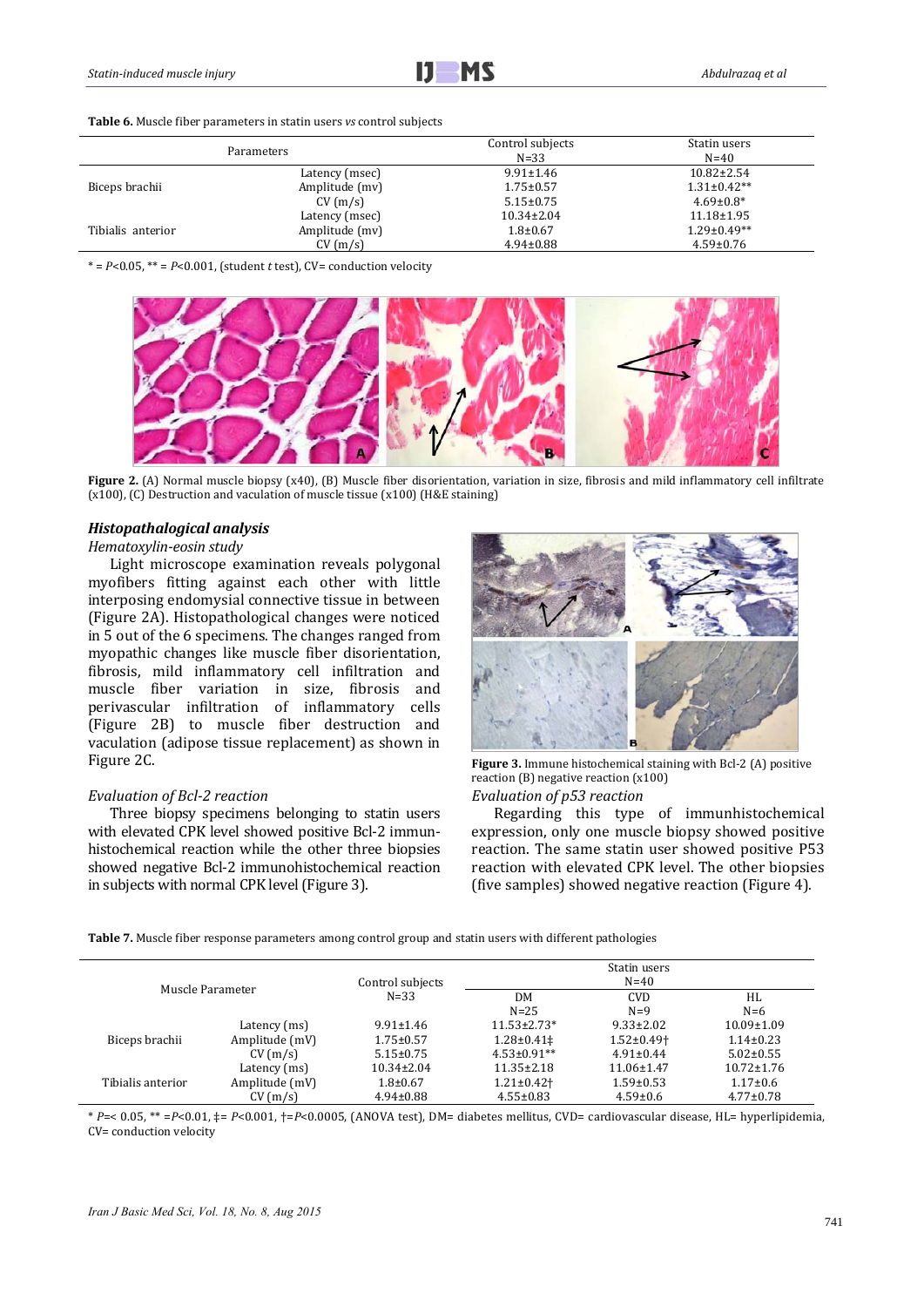

**Figure 4.** Immune-histochemical staining with p53 (A) positive reaction  $(B)$  negative reaction  $(x100)$ 

#### **Discussion** *Clinical data*

Serum CPK level was normal in the majority of patients enrolled in the current study when taken individually. This finding was in agreement with other studies (20, 21). However, as a whole, CPK level was significantly elevated in diabetic statin users. Moreover, symptomatic statin users show elevated CPK level as compared to those who were symptoms free. In statin-induced myopathies, CPK level may be normal or there may be asymptomatic CPK increase  $(8, 22)$ . Some estimates suggest that up to 5% of all treated patients have hyper-creatinine kinaseaemia (23, 24).

In the present study, one patient with CPK level exceeding 1300 U/l showed significant structural muscle fiber abnormalities ranging from myopathic changes like muscle fiber disorientation, fibrosis and mild inflammatory cell infiltration to muscle fiber variation in size, fibrosis and perivascular infiltration of inflammatory cells (Figure 2B and C). Karas *et al* also noticed one patient out of 44 statin users documented 10 times increment in CPK level with structural abnormalities in the muscle fibers (24).

Fortunately, rhabdomyolysis is a rare complication  $(25)$  and none of statin users in this study experienced it. It is worth to say that the minority of our statin users were symptomatic while the majority were symptoms free; this finding was also reported by others (26, 27).

The risk of statin-associated myopathy has been shown to increase as the statin dose increases (28). That is why the dose was fixed to 40 mg/day for all users in this study in an attempt to minimize differences in clinical as well as subsequent neurophysiological data. 

Muscle pain was the prominent complaint of the studied group. The presence, severity and location of this pain (Figure 1) were different from the findings of Hansen *et al* (29) who studied 45 patients with statin-associated myopathy. This difference could be

attributed to different system that was adopted for functional activity scoring.

Muscle symptoms frequently begin within several months after initiation of therapy (26). Mantel-Teeuwisse et al (30) stated that symptoms usually begin two to three months after starting statin therapy. In a small retrospective study by *Hansen et al*, it was found that the mean duration of therapy before onset of symptoms was  $6.3$  months  $(29)$ . Moreover, Wight *et al* found that the average time of onset is about six months  $(31)$ . These findings were noticed in the current study as the time of onset of symptoms for the majority of statin users ranged from two to four months and to a lesser extent to six months. 

# *Neurophysiological data*

In statin users, the MUPs were of short duration, low amplitude and polyphasic. The short-duration MUPs are main characteristic and are often seen in primary muscle diseases in which the muscle fibers show random loss of their components ranging from necrosis, variation of size, degeneration or atrophy (32). 

The frequency of polyphasic MUPs were significantly increased in stain users, a finding which has also been reported by Strommen *et al* (33) and Hanaoka *et al* (34). When the fibers fire asynchronously, the number of phases (or turns) increases. This may occur as a result of relative asynchrony from drop-out of muscle fibers or differences in MFCVs in the MU  $(35)$ . The changes in MUAP configuration was proven electrophysiologically and histopathologically by changes seen in Figure 2.

Direct measurement of the MFCV is not a standard technique in clinical EMG, and is only used for research purposes. In statin users, muscle fiber response parameters changes significantly to variable degrees from the control subjects. Since MFCV is the speed of the depolarization wave along muscle fibers, it can be considered indicative of sarcolemmal excitability (36). Furthermore, MFCV is related to the diameter of muscle fibers (because diameter determines cytoplasmic resistance of a fiber) and muscle fiber type (type II fibers present greater values of MFCV than type I fibers due to their bigger diameter) (37).

Possible explanation for the observed reduction in MFCV is changes in sarcolemmal permeability that may occur due to decreased function of proteins regulating transsarcolemmal electrolyte balance which ultimately leads to decreased sarcolemmal excitability (38). Also, the other factors are muscle fiber atrophy and muscle fiber diameter variation which had been proven in histopathological sections (Figure 2). To the best of our knowledge, no data concerning MFCV in statin-treated patients has been reported so far.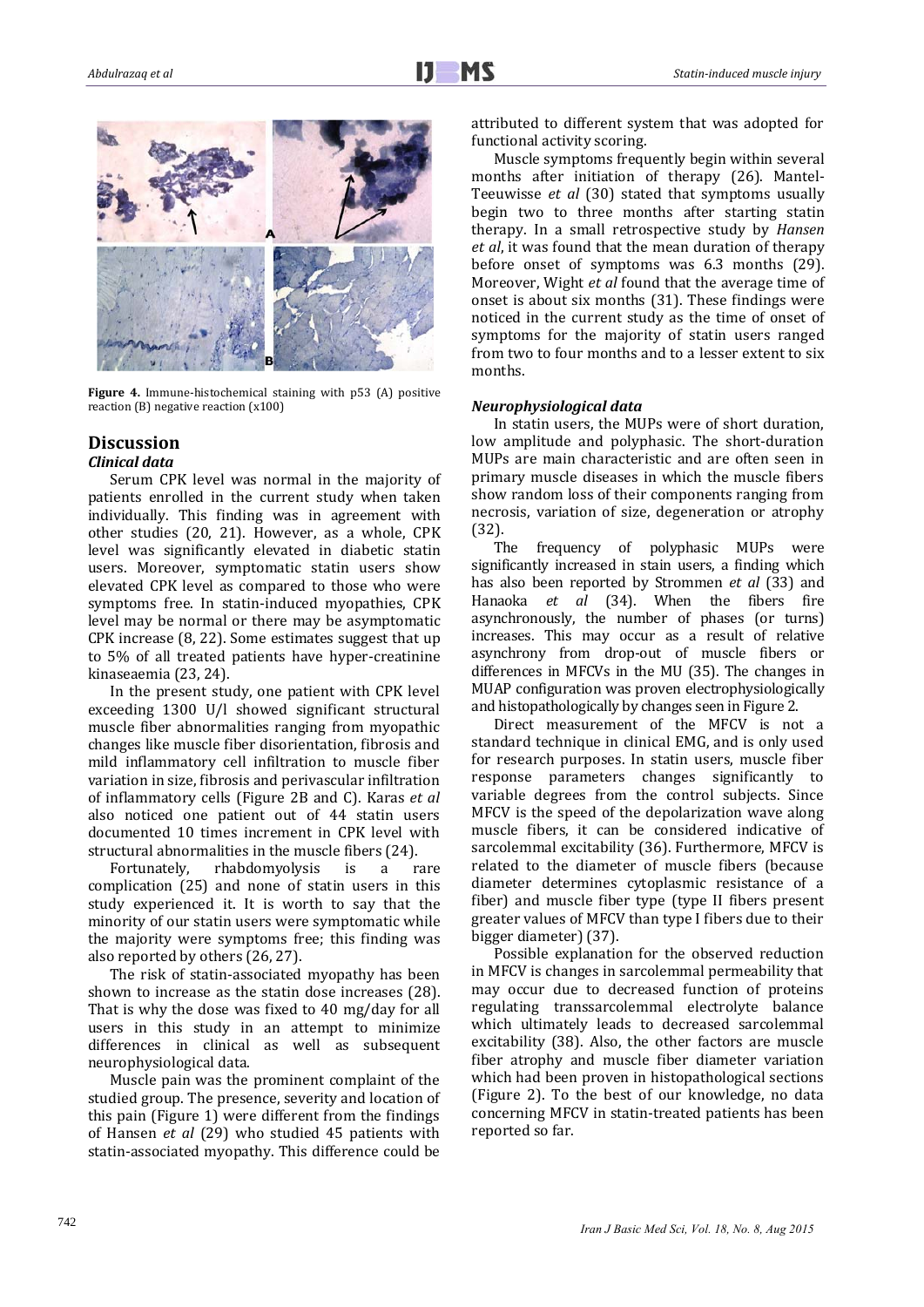Statins have been shown to induce apoptosis in skeletal myocytes *in vitro* in a concentrationdependent manner  $(39, 40)$ . This apoptosis is thought to be influenced by the net contribution of pro- *vs* anti-apoptotic members in the B-cell CLL/lymphoma 2 (Bcl-2) family of proteins. Downregulation of the anti-apoptotic Bcl-2 protein was proved in the present study by the positive reaction to Bcl-2 in three statin users (Figure 3). Furthermore, high levels of DNA damage may exceed the cellular repair capacity, generating mutations and triggering apoptosis. It has been shown that tumor suppressor p53 is an important regulator of the cellular response to reactive oxygen species-induced DNA damage. Severe reactive oxygen species (ROS) stress and high levels of DNA damage cause persistent accumulation/activation of p53 which leads to induction of apoptosis in the damaged cells  $(41)$ . In this study, one of statin users who had high CPK level showed positive reaction to  $p53$  (Figure 4). This finding was in agreement with the findings of other investigators (42, 43).

Hyperlipidemics can also provoke vacuolar lesion characterized by the presence of vacuoles with increased lysosomal activity. Vacuolated fibers could represent an early stage of necrosis fiber  $(44)$ . This was also proven in the current study by the presence of muscle fiber destruction and vaculation (Figure 2).

Diabetic patients in the current study were more prone to develop statin-induced muscle injury. Patients with co-existing medical conditions such as DM, renal dysfunction, hepatic disease or subjects on concomitant medications like fibrates and macrolides were more likely to develop myopathy than other (45, 46). In addition, it could be attributed to a possible reduction in clearance of statin lactone  $(47)$  especially if it is complicated by early stages of renal impairment where the renal function parameters were not yet altered. In addition, other mechanisms like deficiency of relevant compounds like mevalonate and ubiquinone lead to mitochondrial dysfunction or prenylated protein causing altered intracellular messaging which induces vacuolation of the myofibers, degeneration and swelling of organelles and eventually results in apoptosis (48).

# **Conclusion**

Absence of symptoms in statin users does not exclude muscle damage. Diabetic statin users are more prone to develop muscle injury than others. Statin users had abnormal electromyographic results and in particular, the MFCV which is recommended as a simple and reliable test to diagnose statin-induced myopathy instead of invasive muscle biopsy.

# **Acknowledgment**

We would like to thank Professor Alaa Ghani Hussain who examined and interpreted muscle biopsy slides. The results described in this paper were part of student thesis. No specific grant from any funding agency in the public, commercial or notfor-profit sector was received.

# **References**

1. Abd TT, Jacobson TA, Statin-induced myopathy: a review and update. Expert Opin Drug Saf 2011; 10:373‐387. 

2. Parker BA, Capizzi JA, Grimaldi AS, Clarkson PM, Cole SM, Keadle J, et al. Effect of statins on skeletal muscle function. Circulation 2013; 127:96-103.

3. Banach M, Serban C, Sahebkar A, Ursoniu S, Rysz J, Muntner P, et al. Effects of coenzyme 010 on statininduced myopathy: A Meta-analysis of randomized controlled trials. Mayo Clin Proc 2015; 90:24-34.

4. Al‐Sulaiman AA, Al‐Khamis FA. Statin‐induced myopathy: a clinical perspective. Bahrain Med Bull 2009; 31. 

5. Joy TR, Hegele RA. Narrative review: statinrelated myopathy. Ann Intern Med 2009: 150:858-68. 6. McKenney JM, Davidson MH, Jacobson TA, Guyton JR. National lipid association statin safety assessment task force. Final conclusions and recommendations of the National Lipid Association Statin Safety Assessment Task Force. Am J Cardiol 2006; 97:89C-94C.

7. Tomaszewski M, Stepień KM, Tomaszewska J, Czuczwar SJ. Statin‐induced myopathies. Pharmacol Rep 2011; 63:859‐66. 

8. Paganoni S, Amato A. Electrodiagnostic Evaluation of myopathies. Phys Med Rehabil Clin N Am 2013; 24:193-207. 

9. Baer AN, Wortmann RL. Myotoxicity associated with lipid-lowering drugs. Curr Opin Rheumatol 2007; 19:67‐73. 

10. Phillips PS, Haas RH, Bannykh S, Hathaway S, Gray NL, Kimura BJ, et al. Statin-associated myopathy with normal creatine kinase levels. Ann Intern Med 2002; 137:581‐585. 

11. Findling O, Meier N, Sellner J, Nedeltchev K, Arnold M. Clinical reasoning: rhab- domyolysis after combined treatment with simvastatin and fluconazole. Neurology 2008; 71:e34-e37.

12. Radcliffe KA, Campbell WW. Statin myopathy. Curr Neurol Neurosci Rep 2008; 8:66-72.

13. Sinzinger H, Wolfram R, Peskar BA. Muscular side effects of statins. J Cardiovasc Pharmacol 2002; 40:163‐71. 

14. Huynh T, Cordato D, Yang F, Choy T, Johnstone K, Bagnall F, et al. HMG CoA reductase-inhibitor-related myopathy and the influence of drug interactions. Intern Med I 2002: 32:486-490.

15. Grable-Esposito P, Katzberg HD, Greenberg SA, Srinivasan J, Katz J, Amato AA. Immune-mediated necrotizing myopathy associated with statins. Muscle Nerve 2010; 41:185-190.

16. American Diabetes Association. Standards of medical care in diabetes -2014. Diab Care 2014: 37:S1. 

17. Ahmad Z. Statin intolerance. Am J Cardiol 2014; 113:1765‐1767. 

18. Gloth FM III, Scheve AA, Stober CV, Chow S, Prosser J. The functional pain scale: reliability,